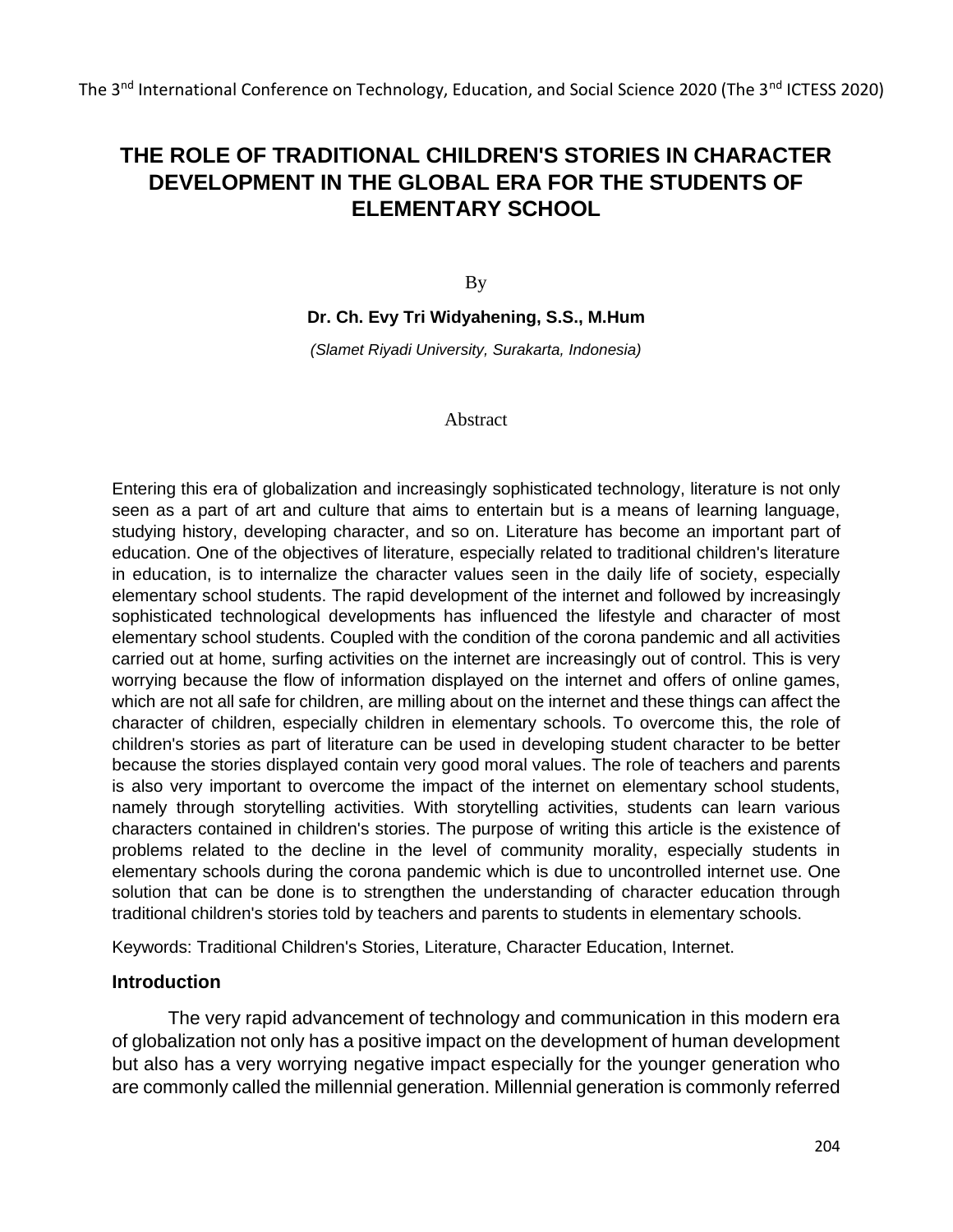to as generation Y or known as echo boomers. Experts classify them based on those born in 1980-1990 or early 2000. Millennial generation is a generation that is identical to social media users or commonly referred to as netizens. Today, children from an early age, adolescents and young adults tend not to be able to live without gadgets. Let alone for a means of seeking knowledge, this gadget is used more for playing and surfing on social media so they spend a lot of time there. The flow of globalization that is increasingly widespread and increasingly rapid has brought significant changes to this millennial generation. They tend to be enslaved by online media which is growing rapidly from time to time. This can also affect the formation of their character into antisocial human beings. So, character education is needed to anticipate and minimize the behavior of each individual so as not to follow the negative globalization trend or culture of games on gadgets or content on social media. With this character education, it is hoped that the millennial generation can pay more attention and filter every culture that enters, in other words they can sort out what is good and what is bad wisely.

In this era of rapidly growing globalization, the flow of information is also increasingly rapid and this makes it easier for millennials to absorb various types of information in certain fields via the internet with the help of their gadgets. Social media such as Instagram, Tweeter, YouTube, Face Book, Line, and others are the entry points for information from various parts of the world that should enrich our knowledge. The freedom of social media in this era of globalization has a negative influence also on the perspective of the millennial generation, which is mostly an unstable generation if social media contains content that is not constructive but instead incites, influences to do bad things, and makes people antisocial. The globalization factor brings a very rapid flow of information through the internet so that it is difficult to stem and it is felt that it has a very large contribution to the various cases that befell millennials as the nation's next generation. This is where character education is needed which can lead to better character building. However, this character building should be started early, that is, since someone enters elementary school by re-instilling values that can be a control for the next generation of the nation without having to be immersed in the current of globalization which has a negative impact on their lives in particular and the lives of those around them in general. The government of Indonesia recognizes the importance of character education for the younger generation and this is stated in the Law of the Republic of Indonesia Number 20 of 2003 Article 3 Chapter II concerning on the National Education System as follows: *Pendidikan nasional berfungsi mengembangkan kemampuan dan membentuk watak serta peradaban bangsa yang bermartabat dalam rangka mencerdaskan kehidupan bangsa, bertujuan untuk berkembangnya potensi peserta didik agar menjadi manusia yang beriman dan bertakwa kepada Tuhan Yang Maha Esa, berakhlak mulia, sehat, berilmu, cakap, kreatif, mandiri, dan menjadi warga negara yang demokratis serta bertanggung jawab*. The above law states that good morals, fearing God Almighty, and being responsible are the goals of national education in Indonesia. This means that the Indonesian government fully understands the importance of good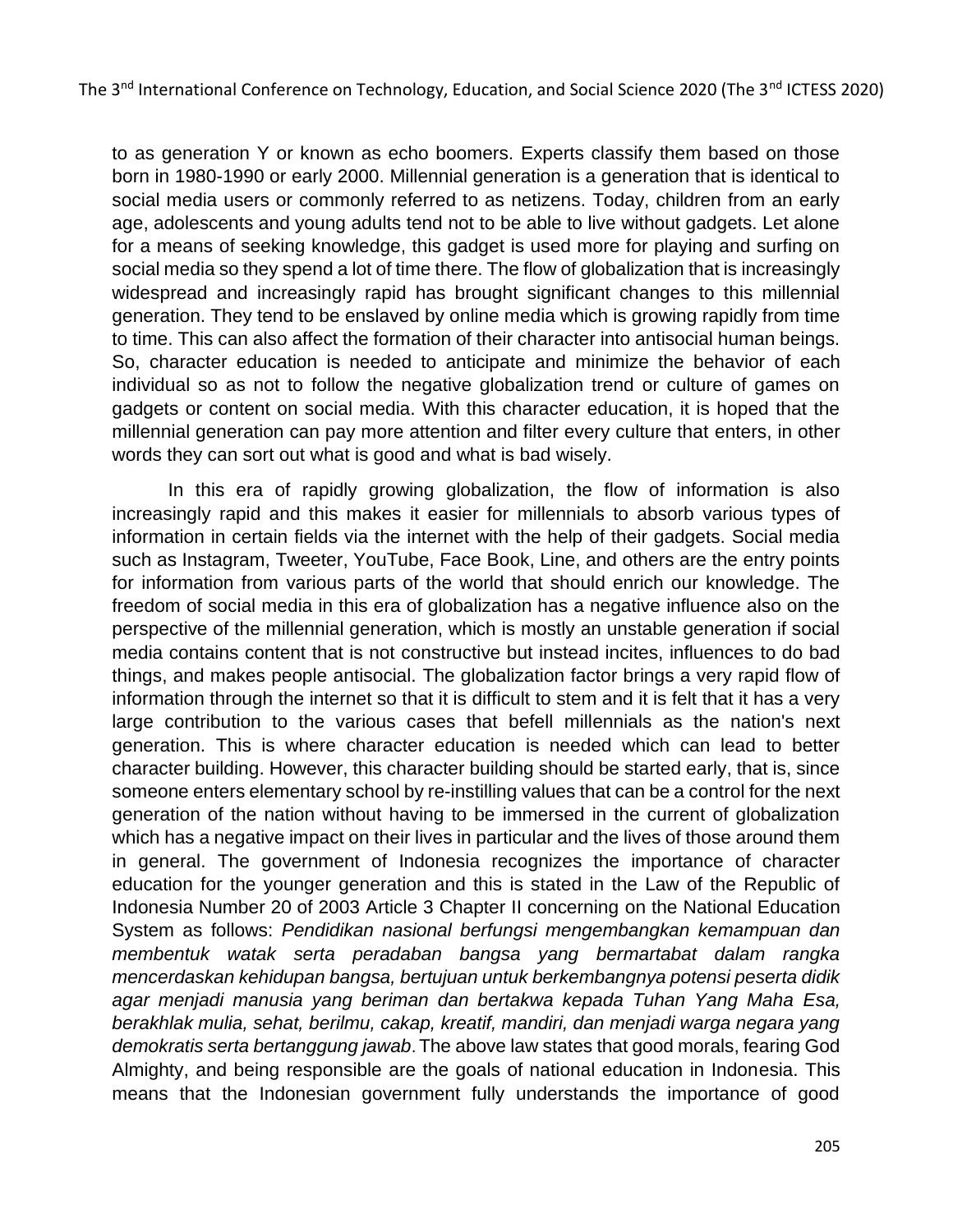character for national development because without good character, the Indonesian nation will undoubtedly not become a strong nation. Given the importance of shaping the character of the nation, the government has determined that character education needs to be instilled in schools from an early age. One way that can be used to shape children's characters is through children's stories.

Children's stories are a medium that can be used in character building starting from elementary school. The influence of this children's story is beyond doubt. Children's stories, in this case traditional children's story, become a means which is very effective in providing value education to children, because in a very simple way of delivery, it is easy to understand and fun because it is accompanied by attractive illustrations so that children are interested and voluntarily want to read and get the values contained in the story, especially the traditional children's story written by Murti Bunanta which contains a lot of moral values and captivating illustrations in it, for example *Suwidak Loro, Si Molek,* and *Putri Mandalika.* The selected children's stories are children's stories that contain ethical, moral, and ethical values (noble, high, noble). These three aspects are related to character or character education, namely directing children towards good, noble, and noble character. The characters in the children's stories that are read can provide good and valuable life examples for children. The character of a child is a tendency to imitate and identify with the character he or she admires. Through children's stories, children will easily be able to understand the good and bad traits, figures, and actions represented by the characters in the story. Based on the above background, this article discusses the problem of (1) children's stories, (2) characters, (3) values in traditional children's stories, and (4) character building strategies through traditional children's stories. This problem was expressed with the aim of providing insight to educators on the importance of ethical values in traditional children's stories as a means of building children's character based on local wisdom.

## **Character Education**

Nurchasanah and Lestari (2008) state that character means temperament (morals) to be able to measure good or bad and right or wrong to something. Human nature distinguishes a person from other people or nations. In addition, the Directorate General of the Ministry of National Education (in Dani, 2013) explains that character is a way of thinking and behaving that characterizes each individual to live and work together, both within the sphere of family, society, nation and state. Individuals with good character are individuals who can make decisions and are ready to take responsibility for any consequences of the decisions they make.

Character education is also interpreted as moral education, character, character that guides students to be able to decide and create good and noble things in everyday life. Mulyasa (2012) states that character education is not only about understanding and attitudes towards ethics, morals, and character, but also the habit of living in an atmosphere of choosing and doing good and noble and rejecting the bad and low.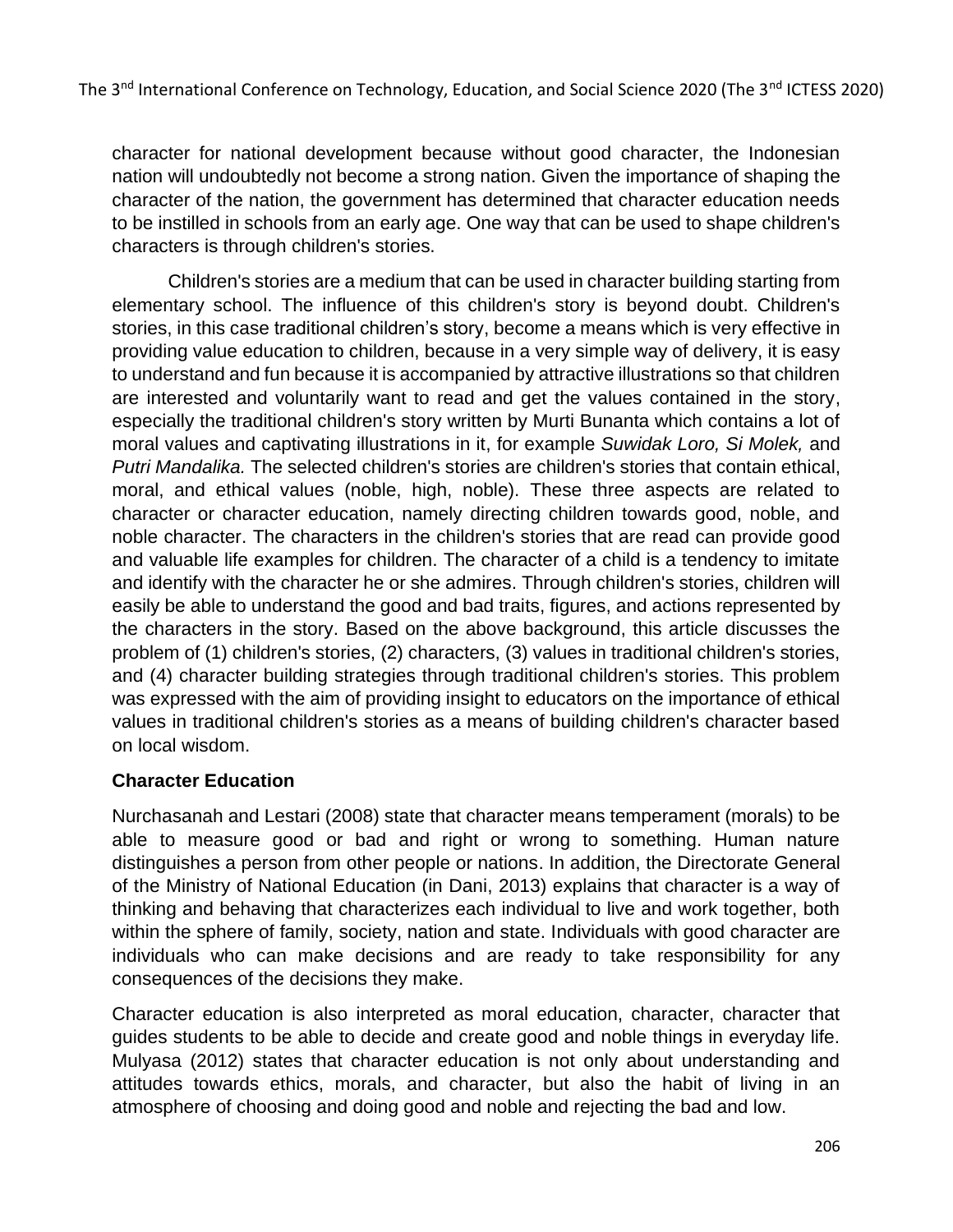According to Lickona (2012), the character component consists of 1. Sincerity or honesty. 2. Compassion; 3. Courage; 4. Affection (kindness); 5. Self-control; 6. Cooperation. According to Naim (2012) character refers to a series of attitudes, behaviors and skills. All aspects that are components of character are done positively by a person. Character education does not only produce cognitive aspects, but also affective (positively addressed) and psychomotor (in the form of actions in accordance with what is required. Characters that contain character meaning (which are noble, noble, and ethical) are manifested in action.

Furthermore, James Arthur (2013) states that character education is related to moral education which includes 3 aspects that must be fulfilled, namely: moral knowing, moral feeling, and moral action, which basically means that one's morality is not only sufficiently understood, but also lived out, and implemented in action. In moral knowing a person must have moral awareness, have high moral values, have a moral perspective, moral reasoning, make moral decisions, and self-knowledge about morals. At the level of moral action, someone behaves based on morals, has the competence to apply morals, has a desire to uphold morals, and acts morally are habits (*Ibid* .: 45-50).

The Ministry of National Education (2010 in Wibowo 2013) develops the thoughts of Ki Hadjar Dewantara and Lickona (2012) detailing the aspects of character education into 18. In this study, the 18 aspects of character education became the basis for determining the children's stories chosen. The eighteen aspects of character education are: religious, honest, tolerant, disciplined, hard work, creative, independent, democratic, curiosity, national spirit, love of the country, friendly (communicative), fond of reading, respect for achievement, love of peace, social care, environmental care, and responsibility (Lickona, 2012; Dewantara, 1967; Kemendiknas, 2010). The children's stories selected in this children's story book are traditional children's stories which of course contain the character values mentioned above. These stories are the work of Murti Bunanta entitled *Suwidak Loro, Si Molek,* and *Putri Mandalika.*

## **Children Stories**

Children's stories are stories that tell about children's problems. The authors and readers may not be children, but adults or parents. There are children's stories composed by children, but there are also (perhaps more) children's stories composed by adults (Hunt, 1995: 61). Murti Bunanta, Enid Blyton, Hans Christian Andersen, Dian K, and Mark Twain are some of the authors of children's stories who are adults. Sarumpaet (2010) states that children's stories are stories that children read with the guidance or direction of adult members of a community. She (ibid, 2010) added that children's stories can be in the form of early childhood stories in the form of games, books on numbers and calculations, children's experiences during the period, classic stories, traditional folk tales, fantasy stories, relistic stories, historical stories, and also biographies.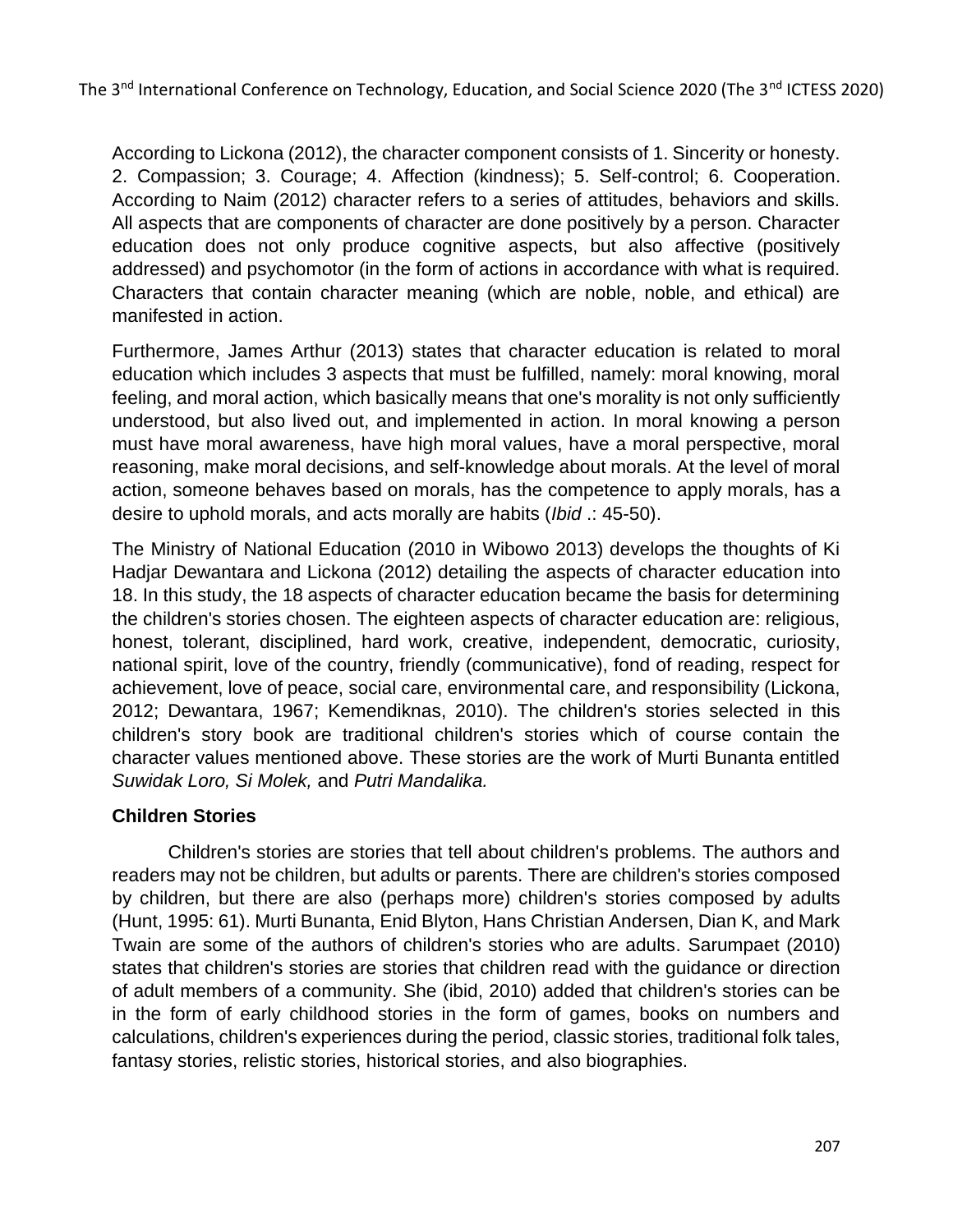With regard to children's stories for education, efforts must be made to read the children according to the children's character development. Sarumpaet (2010) mentions 3 theories of children's psychological development, namely Jean Piaget's theory which states that children's psychological development is in accordance with their motoric development. Meanwhile Erickson's theory stated that in addition to cognitive development, children also experience social development and every human development always experiences social conflicts that mark their development. Meanwhile, Lawrence Kohlberg states that children's development is based on the existence of moral reasoning judgments (moral awareness of good and bad). The three figures mentioned earlier children's cognitive, social and moral development.

Kohlberg (Arthur, 2003) mentions 3 stages of the development of moral judgment, namely: the preconventional, conventional and postconventional stages. The three stages are broken down into six, namely: one and two egocentrics, three are little less egocentric, four and five are respect for socially defined norms, and number six is the abstractly and universally defined general principles stage. The sixth stage can be said as "faith orientation".

In contrast to Kohlberg's moral reasoning, Richards Stanley Peters (in Arthur, 2003) said children's psychological development as rational morality which consists of 4 stages, namely: 'a rationality, egocentricity, conventionality, and reasonableness. These stages of development are based on the child's intellectual ability to understand complex moral ideas and the ability to judge morality to determine decisions taken.

Characteristics of children's stories are: (1) the language is easy to understand, in short, with common terms; (2) entertaining and fun; (3) the message conveyed in the form of moral values, education, and character is adjusted to the intellectual and emotional development of children (Nurgiyantoro, 2005). Various types of children's stories have moral values that can be used as a source of character building for children. It's just that educators need to choose children's stories that are appropriate to the child's age and psychological development and interests.

The role of children's stories, especially traditional children's stories, is very important in shaping children's character, moreover children's stories have several benefits, namely 1) Teaching character to children; 2) Getting used to a reading culture; 3) Develops imagination. Providing reading in the form of interesting children's stories will also train children to learn about the character values that exist in the story. If good habits like this are continued to be applied, it will have a positive impact on children's mental development, and even have a good impact on their future life amidst this increasingly advanced era of globalization.

## **Character Development Strategy Through Traditional Children's Story**

There are several strategies for character building through traditional children's stories, namely: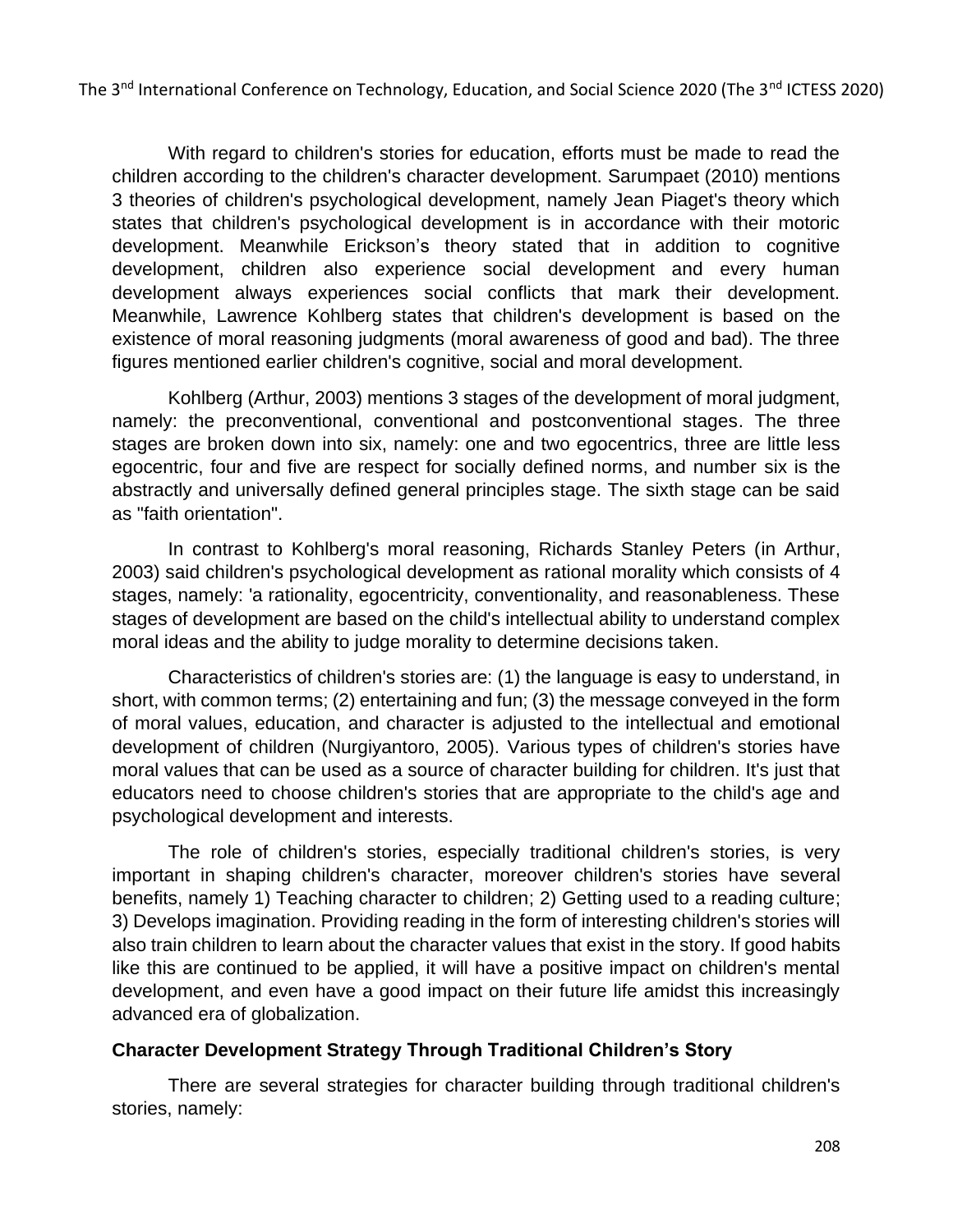1) Storytelling: Storytelling activities can be done at home as well as at school. Hence, the role of people parents and teachers are very important to cultivate appreciation of students in reading activities. In the classroom, storytelling can be done using text, namely reading a book or it could be without text. The advantage of reading a book is that you can train the child or students to speak accordingly good and correct language, while the advantages storytelling without text is a child or student can express himself. By involving students in this activity then they are the ones to start shyness and closeness will change attitudes. Generally, fantasy and humor stories are more striking when read to children or students aged 8-13 years (Bunanta, 2008). It is important to note that choosing a good story also needs to consider the story is written in a good sentence and uses a broad vocabulary and attractive illustrations. Folk stories are stories that are very suitable to be told because of their educational value very thick and in accordance with Indonesian culture and also flexible because the elements can be removed or added according to the opinion of the storyteller about which parts are important and need to be highlighted. The stories written by Murti Bunanta and adapted from folk tales in Indonesia, the four of which are entitled 1) *Bujang Permai*; 2) *Suwidak Loro*; 3) *Putri Mandalika*; and 4) *Si Molek*. Therefore, folklore is the most effective story when it is told because it can be adapted and listeners and storytellers will enter into the same situation. The story that is told or read is read or told to the end so that the result does not interfere with the continuity of the storyline. By way of storytelling or reading this story, the teacher also easily introduces students to the content of stories or literature books and appreciates them. Storytelling or reading stories must be done naturally and not done in an exaggerated manner so that the attention of the child or student is not on the storyline but on the style of the storyteller.

2.) Role-Playing: In addition to storytelling, teachers can also use Role-Play strategies to foster appreciation, interest in reading, and build students' character through the characters they play. In this activity, the teacher gave the students a story book which is a folk tale by Murti Bunanta with interesting illustrations in the form of groups to read. After they finished reading, the teacher asked them to retell the story they had just read in groups in front of the class. Next, they were asked by the teacher to create a simple dialogue whose storyline matched the story they had read earlier. This activity also has benefits for students, namely that it cannot only foster interest in reading and appreciation of literary works but also students are able to express their imagination and creativity and work together in providing brilliant ideas in the dialogue writing process. After the four groups made the dialogue, the teacher asked them to practice reading the dialogue with the intonation or tone of voice adjusted to the dialogue script. Furthermore, at the next meeting, the teacher asked them to perform it in front of the class using costumes and accessories that they made themselves and adapted to the dialogue they wrote themselves. All members in the group must participate in role playing in front of the class but beforehand they have to live up to their respective roles by practicing at home or at school after learning.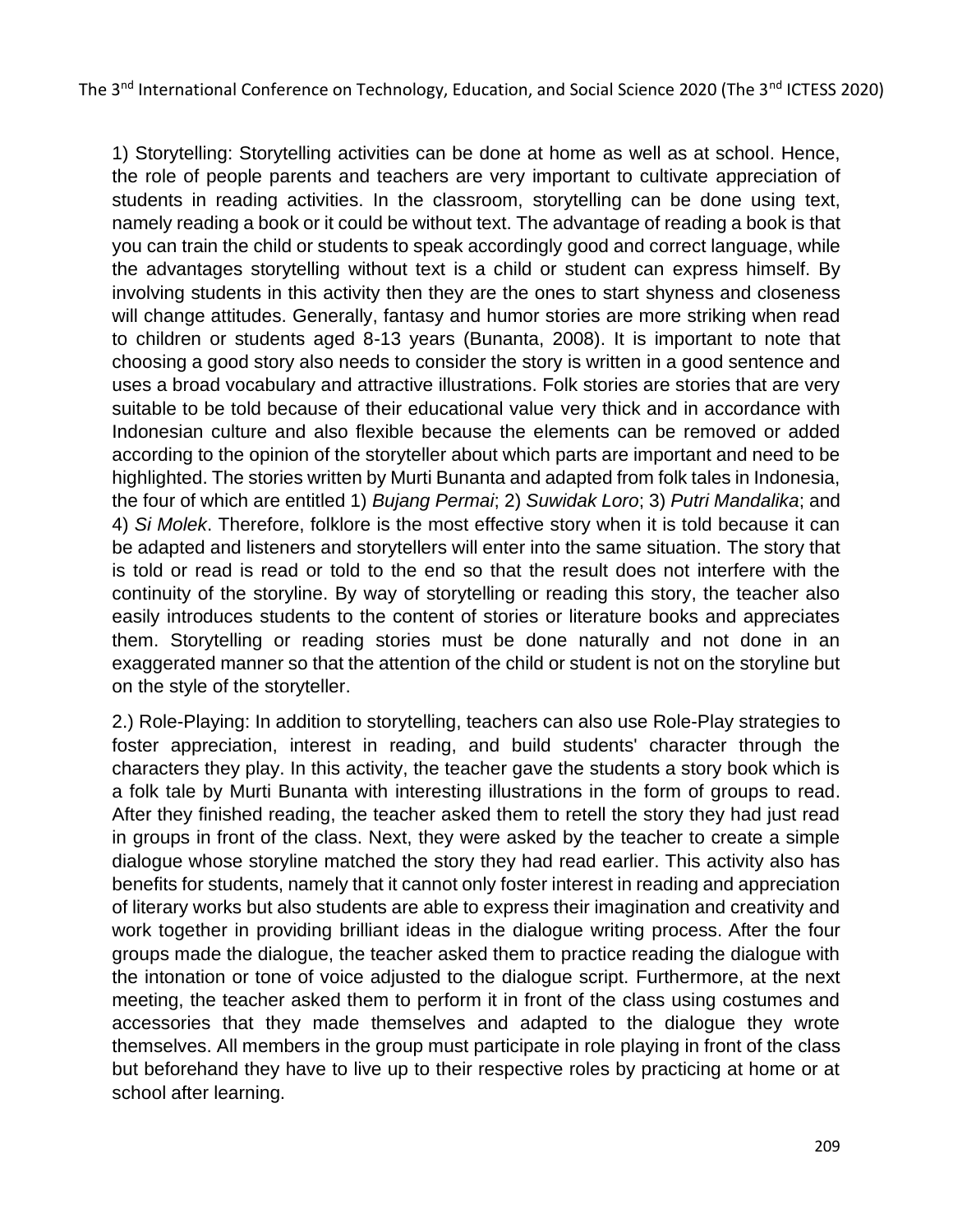3.) Sharing: The teacher becomes a role model for students. After finishing reading a book, the teacher needs to share it with them. Telling them that the teacher felt a positive influence after reading the book. Make students curious, so that they want to know more about the book.

#### **The Values in a Traditional Children's Story by Murti Bunanta**

Murti Bunanta's traditional children's stories are written in two languages, namely English and Indonesian. In addition, the stories are illustrated which are very interesting and compelling. In addition, the stories written by Bunanta use language that is simple, flexible, and easy to understand and easy to absorb for children. In this article, there are three works of Murti Bunanta that will be discussed, entitled *Suwidak Loro, Si Molek,* and *Putri Mandalika.* The contents of this folklore not only provide learning about the use of language, both Indonesian and English, but also provide moral learning that is full of local wisdom for children. This folk story is very well packaged and illustrated by a skilled painting expert. The illustrations that are displayed in this folklore are very 'alive' and are able to represent the contents of the stories in them. This makes children interested in reading the contents of the story, both in Indonesian and English.

The first folk tale introduced to children is *'Suwidak Loro'*. This story tells of a girl who was born with an ugly face. But her mother loved her very much and always prided her daughter as a very beautiful child to the people she met. The news spread throughout the village and finally the King heard it. Then the King was interested and wanted to marry Suwidak Loro. In this story, there is a moral value that can be taken and absorbed, namely the love of a mother who always prays for her child to have a happy life even though the child is ugly and as if there is no hope of a bright future; boast of the child and continue to believe that God answered his prayer; and motivate her daughter to have selfconfidence, determination, kindness, and love for her mother.

The second story is *'Si Molek'*. This story tells of the jealousy felt by Molek's sisters who find out that Molek has a very handsome husband and lives happily. This jealousy made them plan to kill Molek. The main moral value contained in this story is that of not having jealousy and envy towards siblings or ones own relatives.

Then the third story is *'Putri Mandalika'*. This story tells of the daughter of a king who is very beautiful and loves her people. Her beauty made two kings from all over the country vying for her love. However, because the princess did not want a fight between the two kings, she finally sacrificed herself for all her people and the people of the two kings by immersing herself in the sea. Since then, *Putri Mandalika* has been called *Putri Mandalika Nyale*. *Nyale* means light. According to residents of Lombok Island, in February and March many marine animals are found shaped like worms. This sea animal is called *Nyale*. The main moral values contained in this story are about sacrifice, love,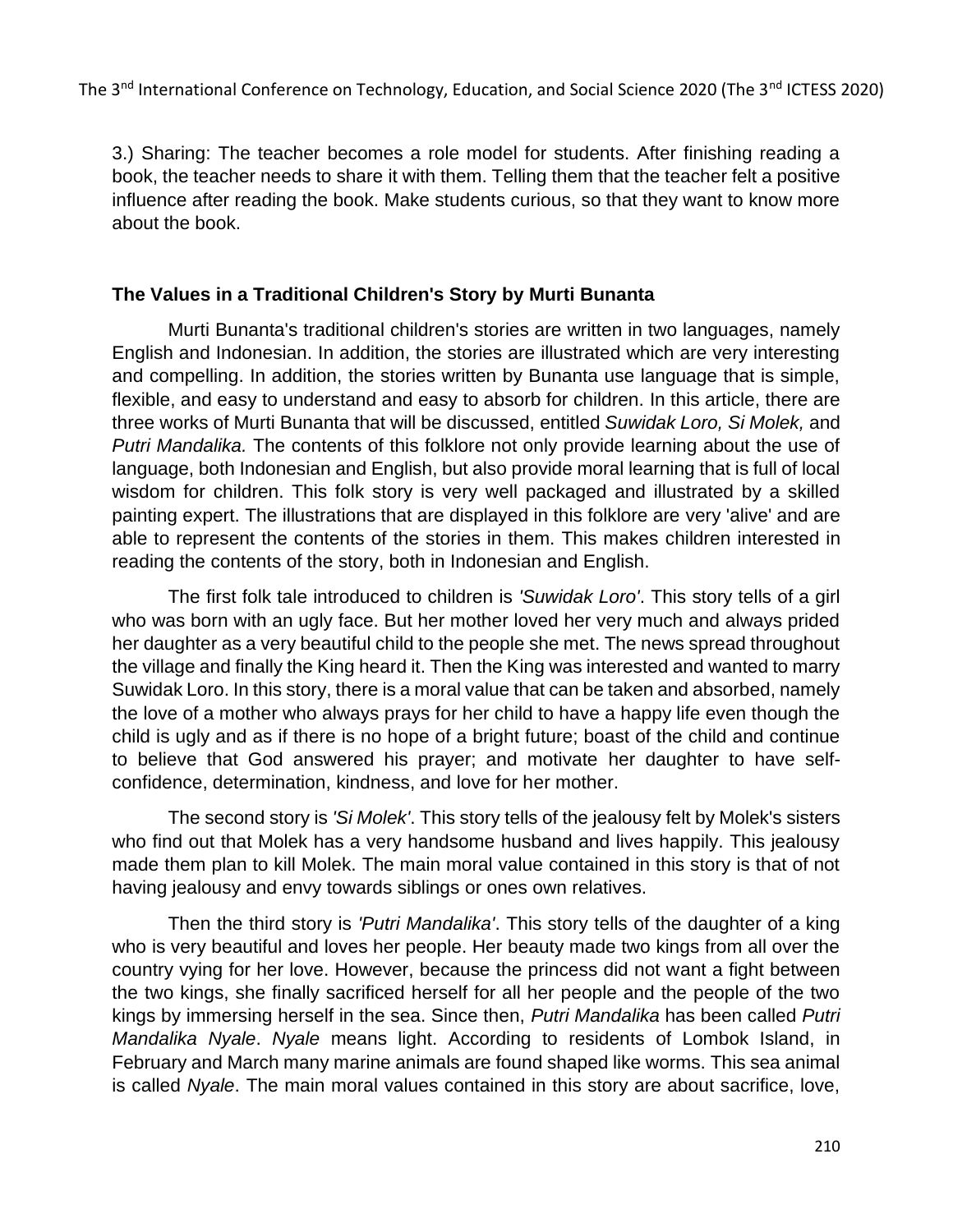teaching not to be selfish, cultivating sympathy and empathy and giving the best to fellow living beings.

When reading this traditional children's story, children not only enjoy the storyline and acquire moral values that can shape their character, but they also learn about the local culture contained in the story. For example, the folklore entitled 'Putri Mandalika' is a folk tale from the island of Lombok, then the folklore entitled 'Si Molek' comes from Riau, then the folklore entitled 'Suwidak Loro' originates from Central Java. Therefore, folklore is an alternative that plays an important role in developing children's character in an era of globalization that is increasingly rapid and instantaneous.

#### **Conclusion**

Traditional children's stories are stories that contain ethical values, moral values, and social values that are useful for shaping children's character. The formation of children's character is not only done in learning at school, but can also be done in the home or family environment. Character building strategies that can be implemented in schools are storytelling, role playing, and sharing. This can be carried out well and interestingly through teacher guidance. The role of the teacher is also very important so that these activities can motivate students to enjoy the stories being told, be able to take the moral values contained in the stories, and be able to apply them in real life by role playing and sharing. Character building is also carried out in the family environment by means of parents or siblings reading fairy tales at bedtime or in their spare time; provide readings in the form of interesting children's stories at home so that they can attract children's reading interest; then parents can ask questions to children to see the child's understanding and memory of the contents of the story; and parents can take children to bookstores and give children the opportunity to buy books they like, including traditional children's stories. As much as possible, keep children away from excessive use of gadgets and bring them closer to the world of traditional children's stories that are interesting and engaging.

## **Bibliography**

Arthur, James. 2003. *Education with Character.* London: Routledge Falmer.

Dani, Irfan. 2013. *Pengertian Karakter*, (Online), http://pustaka.pandani.web.id/2013/03/pengertian-karakter.html, accessed on 2020.

Depdiknas. 2013. *Undang-Undang Republik Indonesia no. 20 tahun 2013 tentang Sistem Pendidikan Nasional.* Jakarta: Depdiknas.

Dra. Cut Aja Puan Ellisafny, M.Ed.; Dr. Ratna Asmarani, M.Ed., M.Hum, dan Hadiyanto, SS, M.Hum.2019. "Learning Folklore Using English Language Teaching (ELT) Materials for Students'. CULTURALISTICS: Journal of Cultural, Literary and Linguistic Studies 3 (1); 2019; 13-17. [\(https://ejournal2.undip.ac.id/index.php/culturalistics/article/view/6607\)](https://ejournal2.undip.ac.id/index.php/culturalistics/article/view/6607)